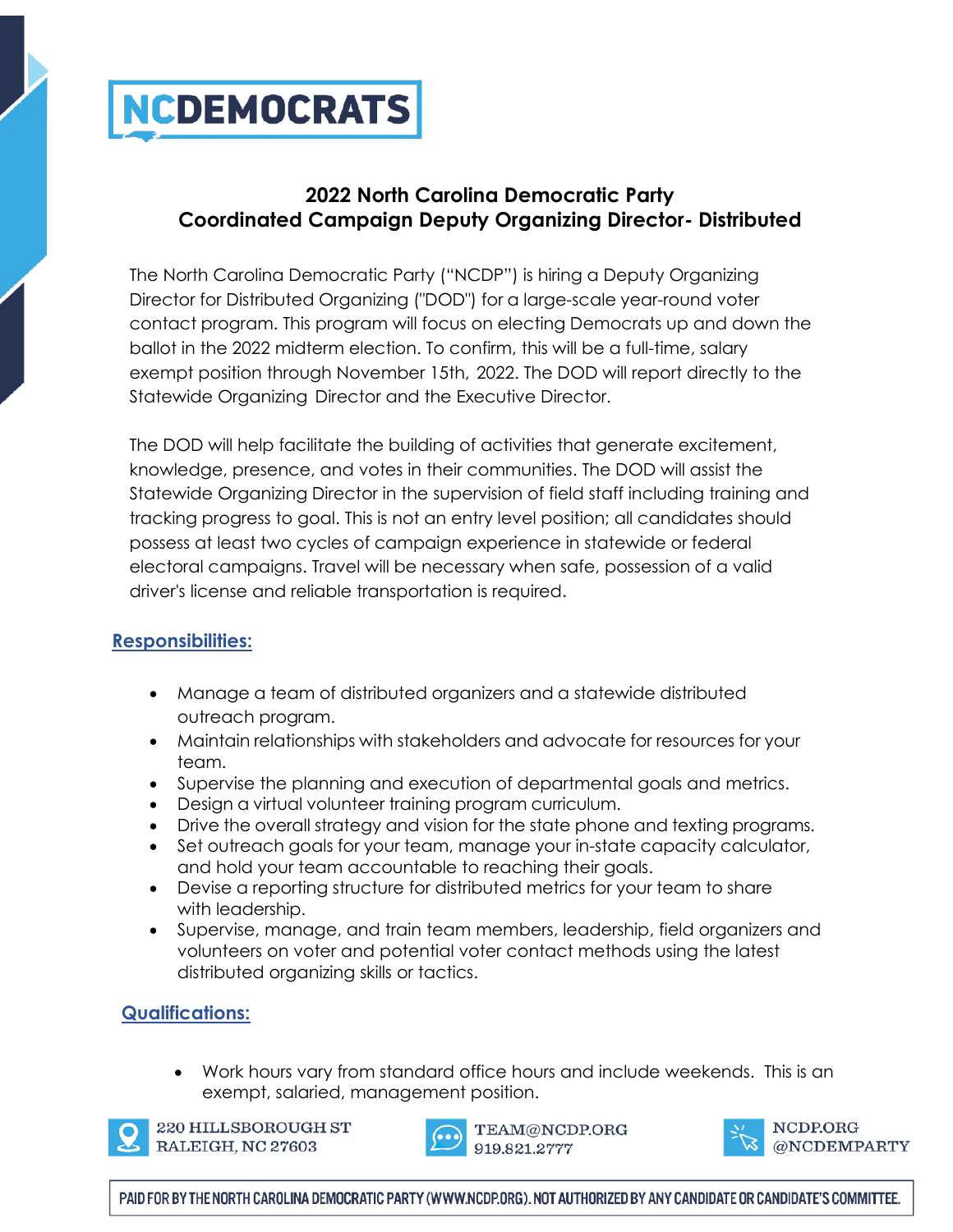## **NCDEMOCRATS**

- Must possess strong written and oral communication skills
- Previous campaign field management experience preferred.
- Proven ability to meet voter contact and recruitment goals.
- Experience supervising, managing, and directing state campaign employees.
- The ideal candidate has strong organizing skills, has managed a team or large volunteer program in the past, and is comfortable with predictive dialer technology, such as Thru Talk/Live Vox and VPB Connect, texting tools, such as Thru Text and Spoke.
- Some experience putting together a volunteer training program curriculum virtually and using digital tools to manage your volunteer network.
- The ability to be scrappy when it comes to solving problems and using the resources you have already available to you.
- 2+ cycles of community, issue, labor, political or campaign management experience
- Work hours vary from standard office hours and include Saturdays.
- Have your own reliable transportation.
- Successful experience working with teams representing a rich mix of talent backgrounds, and perspectives.
- An excitement to meet people from your community and forge meaningful relationships with them.

### **How to apply:**

Applications can be sent in via email, to jobs@ncdp.org. All applications must include the following items to be considered:

- Cover letter: should showcase your interest in this position and highlights your unique skill set(s) and qualification(s).
- Resume
- Writing sample; should be from professional experience
- Salary requirements
- References; at least 2-3 professional contacts

All applications should be emailed to jobs@ncdp.org. Please only list the words" Coordinated Campaign Deputy Organizing Director- Distributed" in the subject line. If you have specific questions about this opening, please email Operations Director, Erin Pfingston (erin@ncdp.org). Applications that are improperly submitted will not be accepted; this position will remain open until filled.



220 HILLSBOROUGH ST RALEIGH, NC 27603